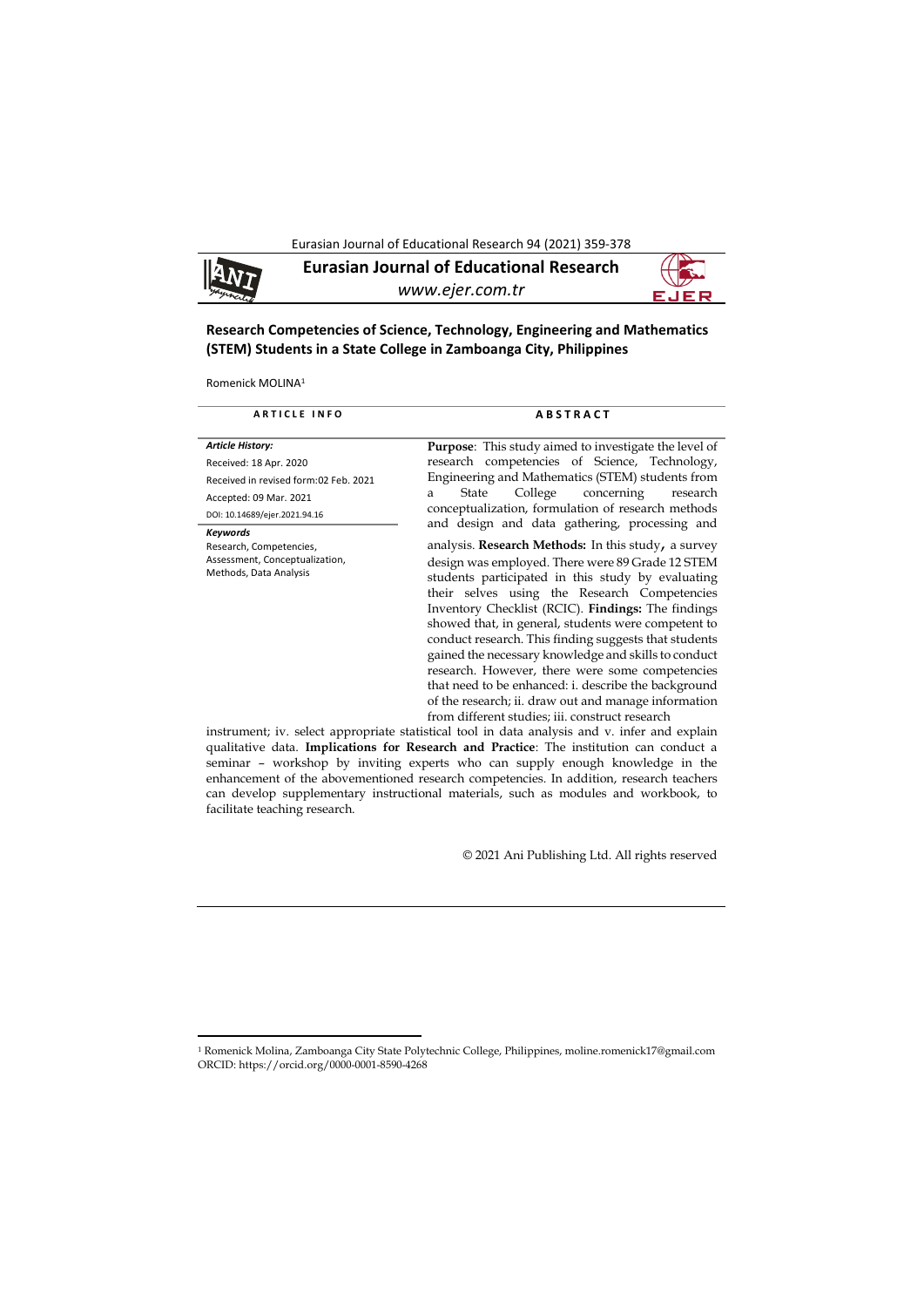## **Introduction**

The K to 12 Philippine Basic Education is in its 8th year of implementation. It is a flagship program of the Philippine Department of Education. The program is legally anchored on Republic Act No. 10533, otherwise known as the Enhanced Basic Education Act of 2013, a response to the mandate of the Philippine Constitution that the state shall provide quality education for all. The aim of this program is to produce students who mastered skills, such as information, media and technology skills, learning and innovation skills, effective communication skills, and life and career skills, which will prepare them for career opportunities.

The K to 12 program covers kindergarten (Republic Act No. 10157 or Kindergarten Education Act) and twelve years of basic education - enhanced six (6) years elementary education; decongested four (4) years junior high school education; and additional two (2) years senior high school curriculum.

The senior high school curriculum offers a wide range of subjects that will lead young Filipinos to enter tertiary education or a career in business and industry. Basically, the curriculum has four (4) tracks, from which students can choose depending on their interests: academic, sports, arts and design and technical vocational. In 2016, 60.6% of junior high school graduates choose the academic track (Sarmiento & Orale, 2016). Since every track is composed of different strands, the academic track offers Science, Technology, Engineering and Mathematics (henceforth referred to as STEM); Accountancy, Business and Management (ABM); Humanities and Social Sciences (HUMSS); and General Academic Strand (GAS). Based on the data mind in DepEd Zamboanga City, out of 7,368 students enrolled in Academic Track for Academic Year 2016-2017, 2, 592 students prefer STEM. The curriculum of STEM is science- and mathematics-oriented.

STEM, same with other strands has three sets of subjects: Specialized, Core and Applied. One of the applied subjects offered is Research. Research can be encountered by any person on his day-to-day life given that results of research are being presented in books, newspapers, reports and television programs. Walliman (2011) defined research as a general term for an activity that involves finding out things you do not know in a more or less systematic way. In more academic interpretation, research involves finding out things that no one knows. He also added that it is a method of advancing knowledge.

In the Philippine settings, research can be defined as an interconnected activity that is determined by the need to find solutions to the problem that is best done in an orderly approach focusing on building a strong foundation for a theoretical framework where research work can be built (Bueno, 2016). Arthur and Hancock (2009) pointed out that research consists of four main stages: Research Conceptualization, Formulation of Research Methods and Design, Data Gathering, Processing and Analysis, and Communication of Results.

Weiss (1998), as cited by Nutley et al. (2003), revealed that research can be utilized for the following use: 1.) instrumental use or decision making for policy and practice;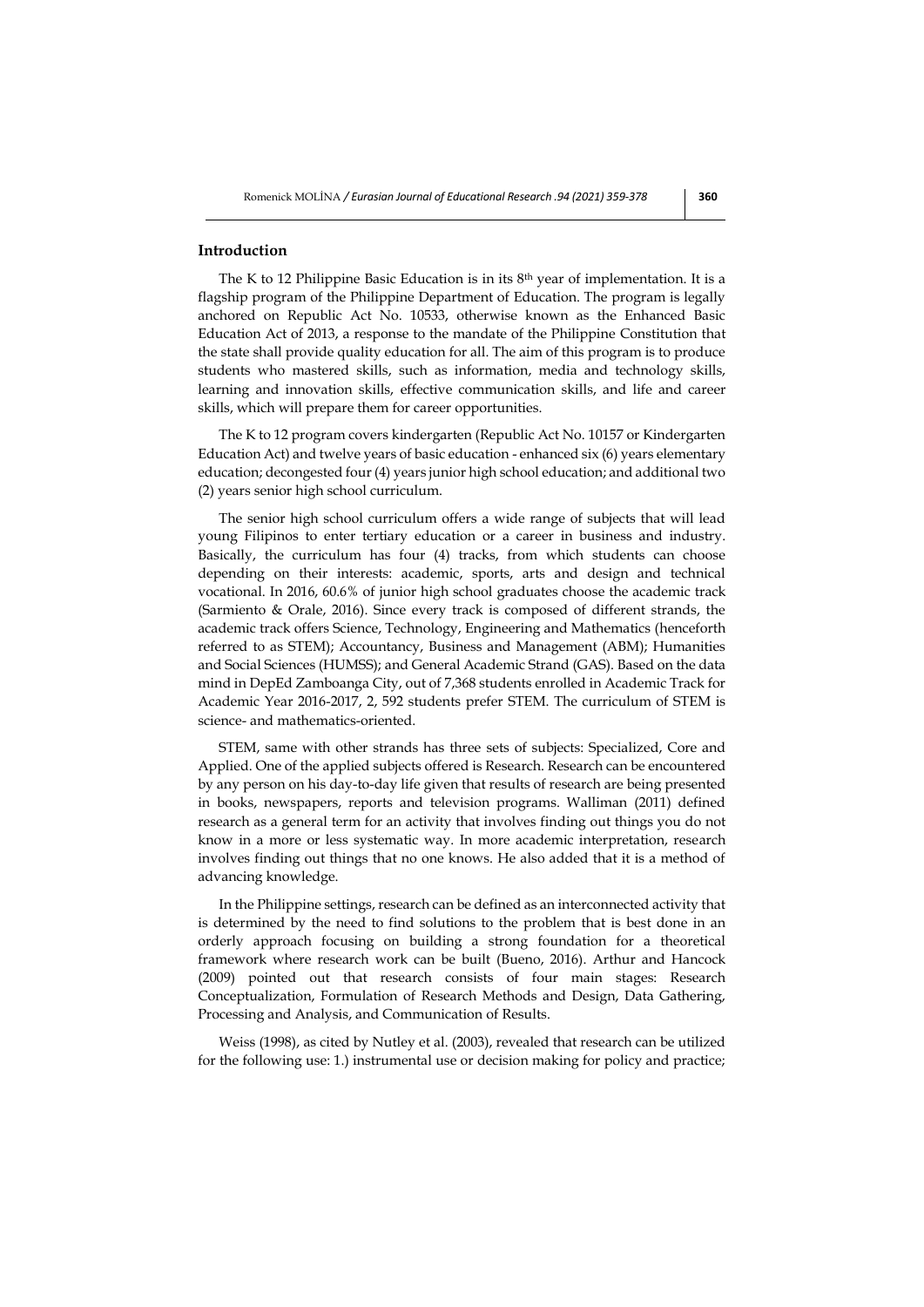2.) conceptual use or provide new ways of thinking; 3.) mobilization of support or a tool for persuasion; and 4.) wider influence or can be used by other scholars or researchers.

As mined from the Department of Education, STEM students, same with other senior high school students, should take the following: (1) Practical Research 1 which develop students' critical thinking and problem - solving skills using qualitative research; (2) Practical Research 2 which develop students' critical thinking and problem - solving skills using quantitative research; and (3) Inquiries, Investigation and Immersion a culminating activity that allows students to apply their learning during Practical Research 1 and 2.

In addition, STEM students may take Research or Capstone Project (an alternative course for Work Immersion) that allow students to identify the scientific, technological or mathematical problems, design and apply an appropriate methodology, formulate hypothesis and draw conclusions based on their investigation through the guidance of a research adviser.

Exposing students to conduct research will allow them to (1) increase students' understanding towards research process, laboratory techniques and scientific problem after research exposure; (2) think and work like scientist specifically on how research is being conducted, extending knowledge, understanding the theories that will guide them in their research project and interpreting scientific data; (3) build confidence towards their ability in doing research and initiating scientific discussion with supervisors; and (4) provide them opportunities to pursue their interest and reshape their future career plans like graduating with honours and pursuing careers in conducting research (Lopatto,2004; Myatt, 2009).

In the study of Zhang and Swaid (2017), after STEM students at Philander Smith College exposed to different research topics, as well as various means of presentation of results, such as conference poster presentation, discussion forums and paper publication, the students were able to (1) develop and build stronger interest in understanding the nature of research; (2) gain confidence when presenting research results in public; (3) develop team collaboration skills; (4)improve communication skills and (5) improve understanding and be better prepared for further studies.

In addition, Kardash (2000) pointed out that at the end of university research experience among science undergraduates, the students were able to gain the ability to orally communicate their project, conduct observations, collect data and relate this study to the big picture. However, the ability to develop hypotheses, write a research paper and analyze data improved the least because the faculty did not provide them such training.

Casinto (2016) stated that students who are engaged in research are expected to be inclined to conduct research. Students who are inclined to carry out research are motivated to know more about existing and emerging problems; investigates and systematically gathers information about certain events from a reliable source, and draw comprehensive conclusions and present recommendation based on gathered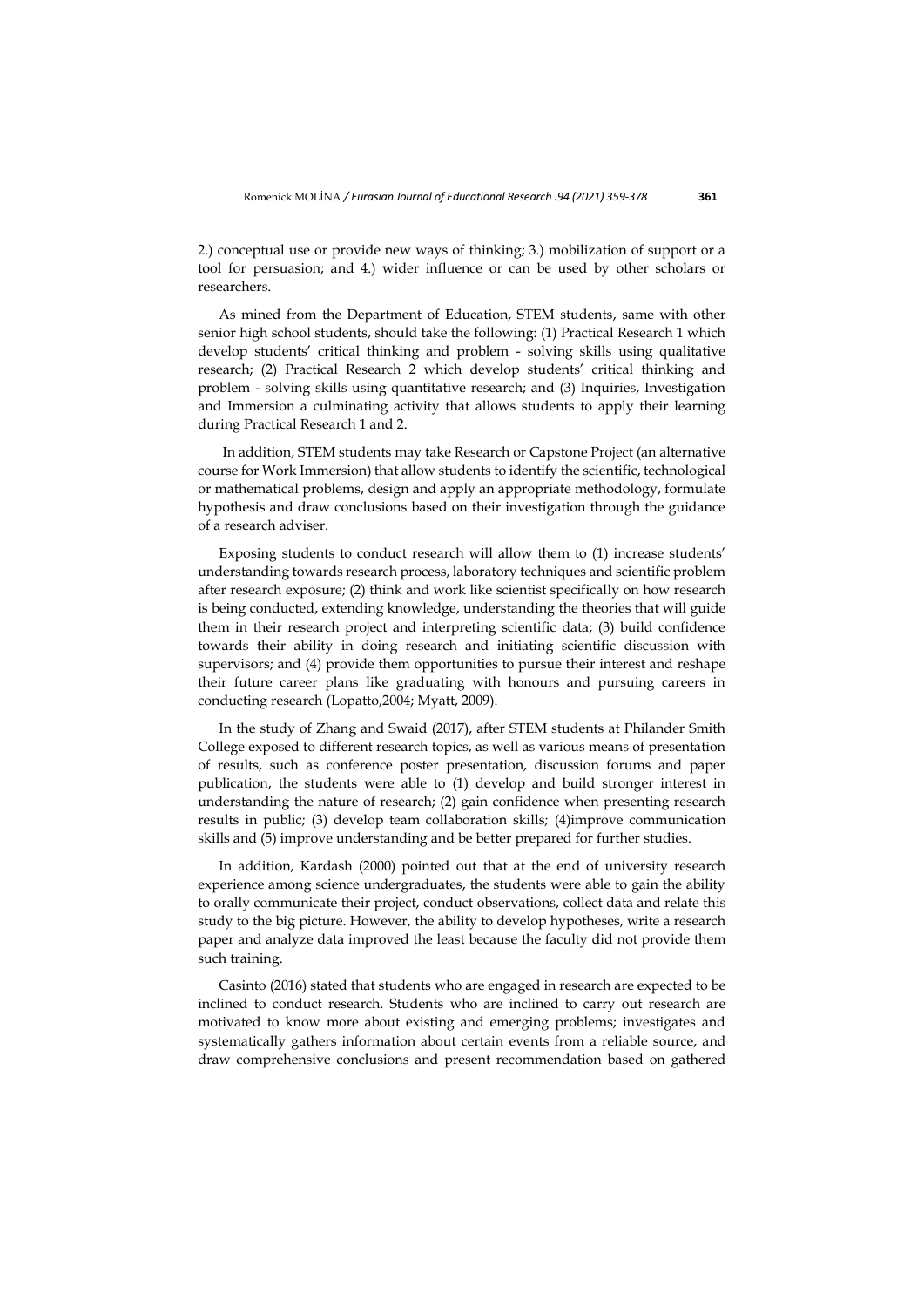facts. In addition, students must have motivation and information literacy (Barranoik, 2001).

However, it was observed that students struggle in conducting research. Based on some informal interviews, some students were having difficulty in research conceptualization, some students in the formulation of research methods and design and some in data gathering, processing and analysis. Ciocon (2018) aimed to determine the level of the research capability of grade 12 students in three pilot public secondary senior high schools in the Municipality of Murcia. The scope of this study was to assess the research capability of the respondents concerning technical aspects, major and other parts of the research paper and determine if significant difference exists when group according to track. Results revealed that students were competent in the three areas. Among the parts of a research paper, students found it was easy to write chapters 1 and 5, while chapter 2 was the hardest part. Moreover, students in the academic track outperformed the technical-vocational-livelihood track.

Santos (2019) assessed the research capability of the first batch of senior high students by devising a questionnaire and using methodological triangulation of the samples' self, experts' and researcher's assessment on the research paper outputs to compare if consistent results were found so that validity was established. Results showed that it was evident from the three sets of assessments made that choosing an appropriate sample of the study was a strong capability while presenting reviews of related literature (8-10 pages) was an area that required improvement. One-way ANOVA was carried further, and it supported and strengthened the validity and reliability of the assessments made on the research capability of the respondents.

Monitoring how competent the students are in different research competencies is indeed essential (Molina, 2019). Students will be incompetent to conduct research when pursuing tertiary education if the knowledge gap of the students will not be addressed. For instance, Arellano, Morano and Nepomuceno (n.d.) conducted a study in determining the proficiency level in basic research skills among 963 graduating students in a university. Results showed that students were able to identify factors when choosing a research problem, formulating the conclusions from research findings, applying sampling techniques, correctly choosing a data-gathering instrument and identify variables as the majority of students correctly answered the respective items. Less than half of the population was able to state hypothesis, choose an appropriate scale for qualitative variables, identify research design and appropriate statistical tests and state elements of the introduction of a research proposal. Students performed poorly in outlining the general steps and procedures for carrying out a research project. In addition, majority of the students was not proficient in the lower order research competencies.

Formeloza and Pateña (2013) determined the level of the research capability of maritime students in Lyceum International Maritime Academy. Results revealed that students are moderately competent in technical aspects such as grammar, sentence construction and communication skills. Concerning parts of a research paper, students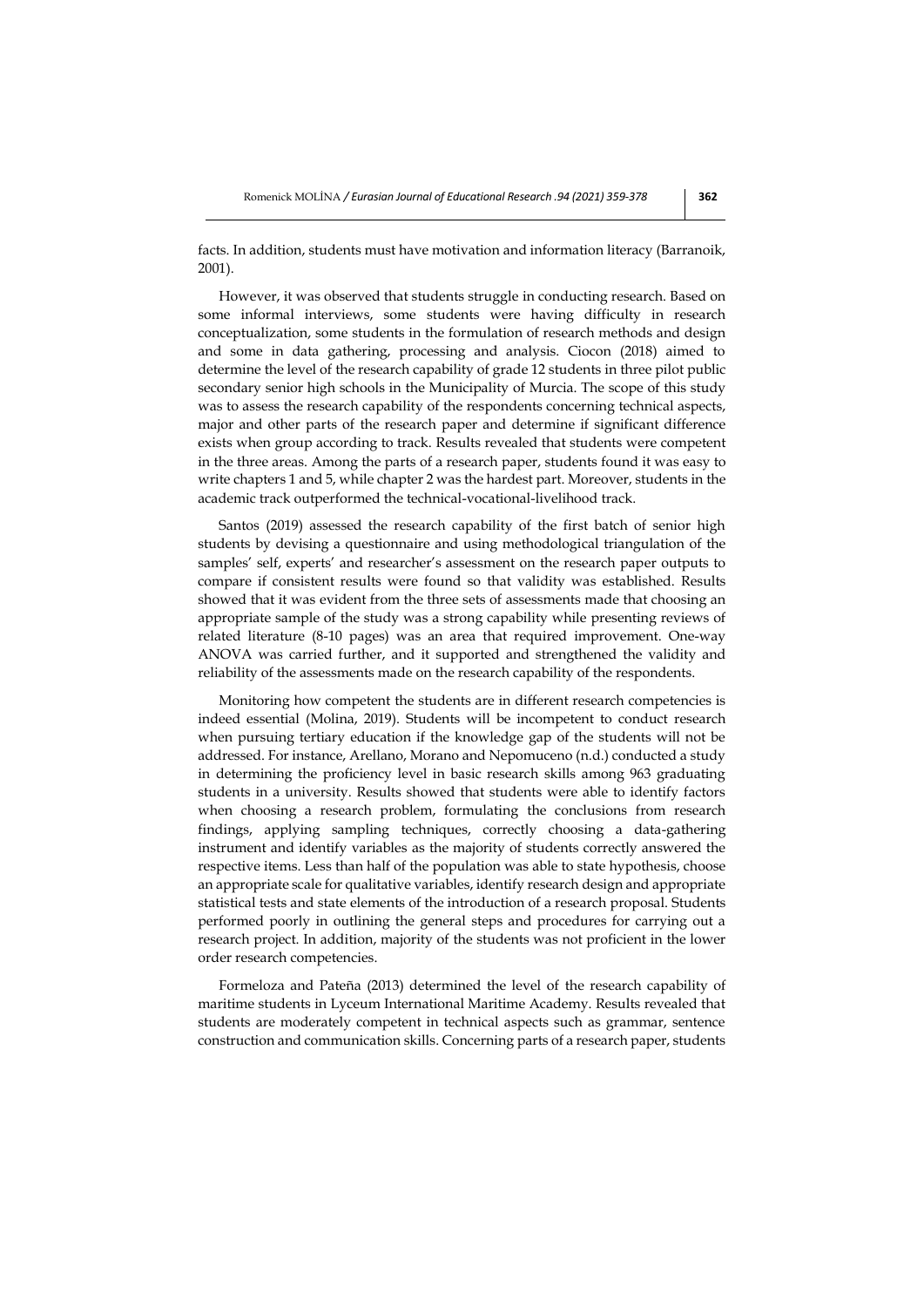need improvement in the construction of questionnaires, developing research designs and determining statistical tools and treatment.

In addition, being incompetent in conducting research can be manifested in the respective workplace. For instance, Mallari and Santiago (n.d.) revealed that the level of some SUC accountancy faculty was that of a master, while some was that of an apprentice. This means that they had read about and studies the particular aspect of research, but the knowledge was below average, making them short of the ability to use it professionally.

Salom (2013) assessed the research capability of the faculty members of DMMMSU Mid La Union Campus. The researcher concluded that the respondents gained enough knowledge and skills to put the research process into practice. However, it was also revealed that there was a need for improvement in writing skills to present, analyze and interpret research findings and the use of statistical tools.

Formeloza and Pateña (2013) also determined the level of the research capability of maritime faculty members in Lyceum International Maritime Academy through a survey. Results revealed that faculty members were competent in technical aspects such as grammar, sentence construction and communication skills. However, the faculty needed an improvement in the competency on the construction of questionnaires, developing research designs and determining statistical tools and treatment.

With these premises, assessing students' research competencies is a must. In this study, the researcher aimed to determine the level of research competency of Grade 12 STEM students in conducting research. Hence, there are limited studies conducted on senior high school since it is newly integrated into the Philippine basic education. Specifically, this study aimed to answer the following research questions:

- 1. What is the level of competency among Grade 12 STEM students when conceptualizing research?
- 2. What is the level of competency among Grade 12 STEM students when formulating research methods and design?
- 3. What is the level of competency among Grade 12 STEM students when gathering, processing and data analysis?

Evaluating the level of students' competency in conducting research could serve as baseline data for the administrators to facilitate in the conduct of seminar – workshops intended for research teachers and students. Teachers can also use the generated data to improve their teaching in research by providing more activities suitable on students' level. The findings can serve as a basis in developing learner's material, such as workbooks or modules.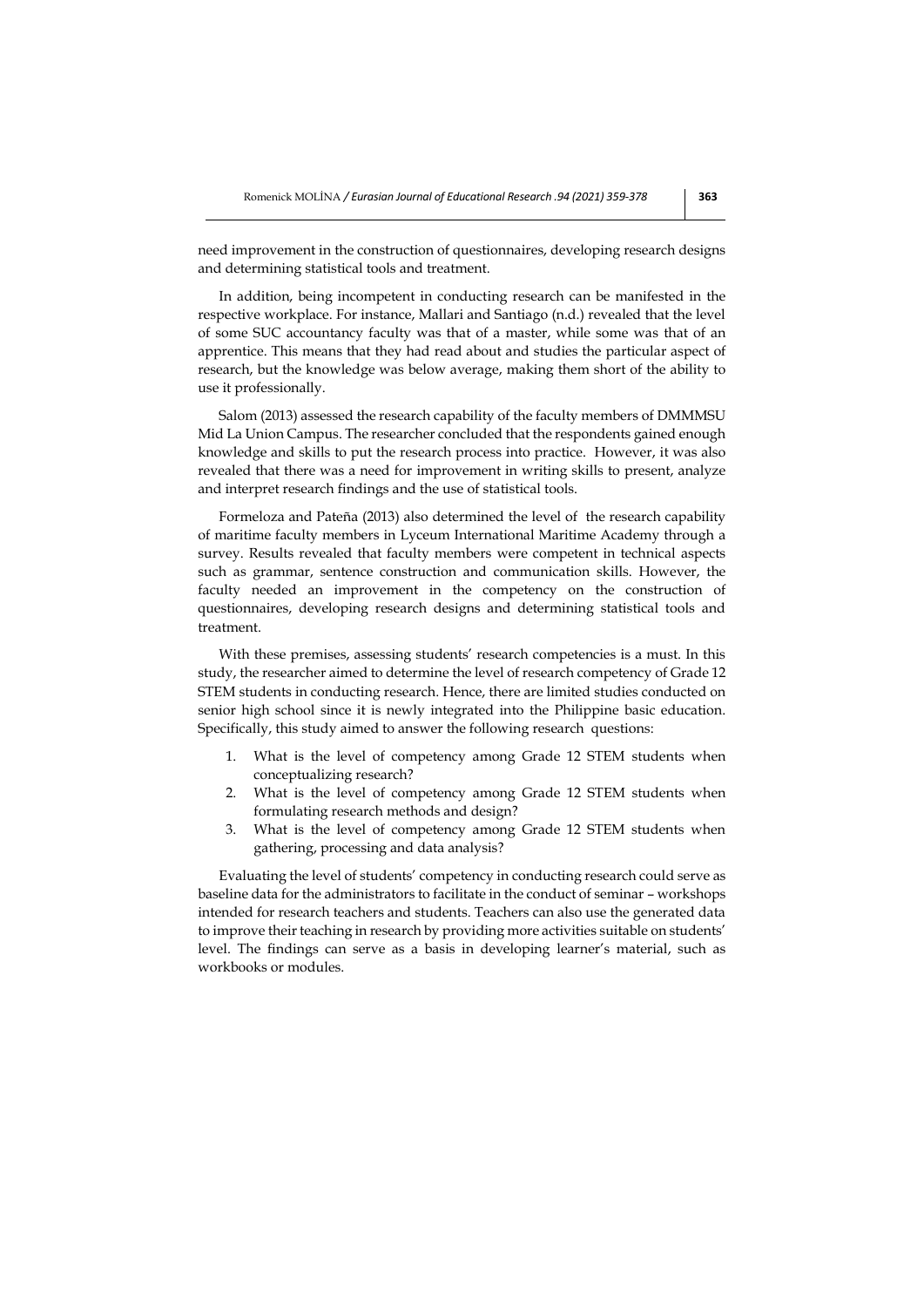## **Method**

# *Research Design*

In facilitating the gathering data to answer the objective of this study, the researcher utilized a survey design. Survey is a systematic method for data gathering from a sample for the purposes of constructing quantitative descriptors of the attributes of the larger population of which the entities are members (Avedian, 2014). To carry the survey design in this study, a checklist was used to determine the level of research competencies.

#### *Research Sample*

The respondents of this study were Grade 12 students from a State College in Zamboanga City, whose specialization was in STEM during the academic year 2019 - 2020. The researcher utilized total enumeration or all students were selected to be part of this study. Hence, the STEM population was manageable. In this study, 89 students participated. These students were able to take the course Practical Research 1 and 2. In addition, these students were able to write and conduct complete research. Below is the demographic profile of the respondents.

#### **Table 1.**

## *Demographic Profile of the Students*

| Variable                                          |         | N  | Percentage $(\%$ |
|---------------------------------------------------|---------|----|------------------|
| <b>Sex</b>                                        | Male    | 53 | 59.55            |
|                                                   | Female  | 36 | 40.45            |
| <b>Type of Junior</b><br><b>High School where</b> | Public  | 83 | 93.26            |
| Graduated                                         | Private | h  | 6.74             |

#### *Research Instruments and Procedures*

The questionnaire used in the study was the Research Competencies Inventory Checklist (RCIC) adopted and slightly modified from Molina (2019). It is a 4 – point Likert scale with the following proficiency level: 4 – Highly Competent, 3 – Competent, 2 – Somewhat Competent, 1 – Not Competent At All). The RCIC has a total of 94 items: 45 items belong to research conceptualization; 28 items belong to formulation of research methods and design; and 21 items belong to data gathering, processing and analysis. The RCIC is shown in *Appendix A*.

#### *Validity and Reliability*

The instrument was validated by three (3) college professors whose expertise is in research. The RCIC obtained an Aiken validity value of 0.89, which can be interpreted as valid. According to Azwar (2015), as concurred by Elvionita and Fauzi (2019), any value greater than Aiken value of 0.60 indicates that the instrument is valid.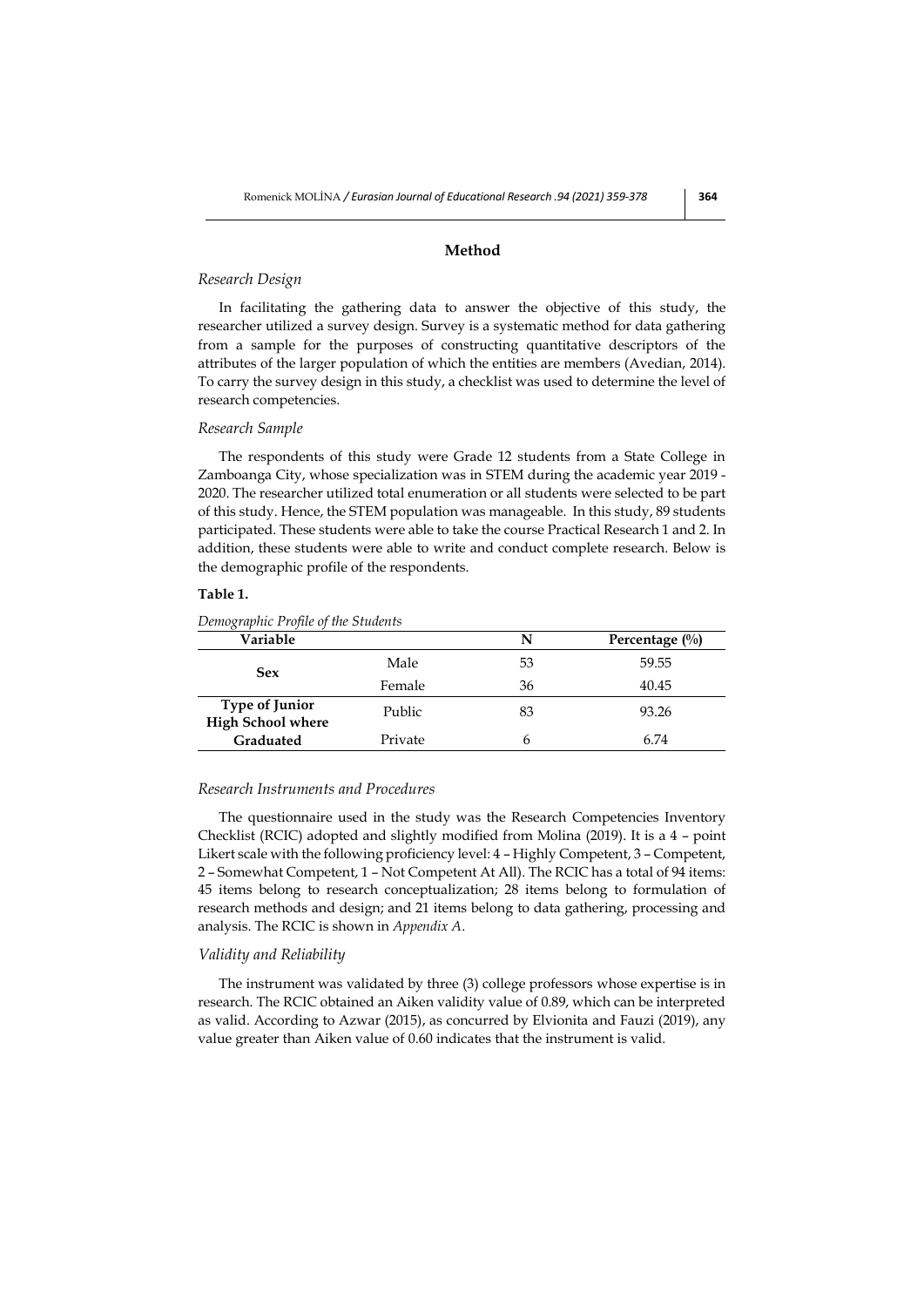After validation, the instrument was pilot tested in two (2) schools, with 100 respondents. When analyzed using Cronbach's alpha, it obtained an alpha value of 0.96. According to George and Mallary (2003), an alpha value greater than 0.90 indicates excellent internal consistency.

## *Ethical Consideration*

The researcher secured permission from the State College President and the senior high school unit Principal. Upon approval, the researcher met the students and distributed the assent and consent form and orient the students on the purpose of the study. More so, Research Ethics Clearance was secured from WMSU-CSM Ethics Review Panel with the code: 2019-007-CSMG-GS-ER issued on November 5, 2019.

## *Data Gathering Procedure*

On the appointment date, the researcher collected the assent and consent form per students and distributed personally the RCIC to the STEM students in their respectively classroom. The researcher explained to the students the nature of the checklist and how to determine their level of research competencies. The assessment took only 15 minutes.

#### *Analysis of Data*

The gathered data were tallied and tabulated. Mean per item was obtained and Mean per competency was computed. The computed mean per item and competency were interpreted using the information in Table 2, which was adopted and modified from Santos (2019).

## **Table 2**

| Interpretation of Research Competencies |  |
|-----------------------------------------|--|
|                                         |  |

| <b>Level of Competency</b> | Interpretation          |
|----------------------------|-------------------------|
| $3.26 - 4.00$              | <b>Highly Competent</b> |
| $2.51 - 3.25$              | Competent               |
| $1.76 - 2.50$              | Somewhat Competent      |
| $1.00 - 1.75$              | Not Competent at All    |

## **Results**

## *Competencies on Research Conceptualization*

The first stage in conducting research is Research Conceptualization. In this process, students were expected to identify and select a research topic, describe the background of the topic, formulate objectives or research questions, cite the beneficiaries of the study, set scope, select literature, construct a theoretical and conceptual framework and define variables. Table 3 shows the level of research competencies among Grade 12 STEM students on research conceptualization.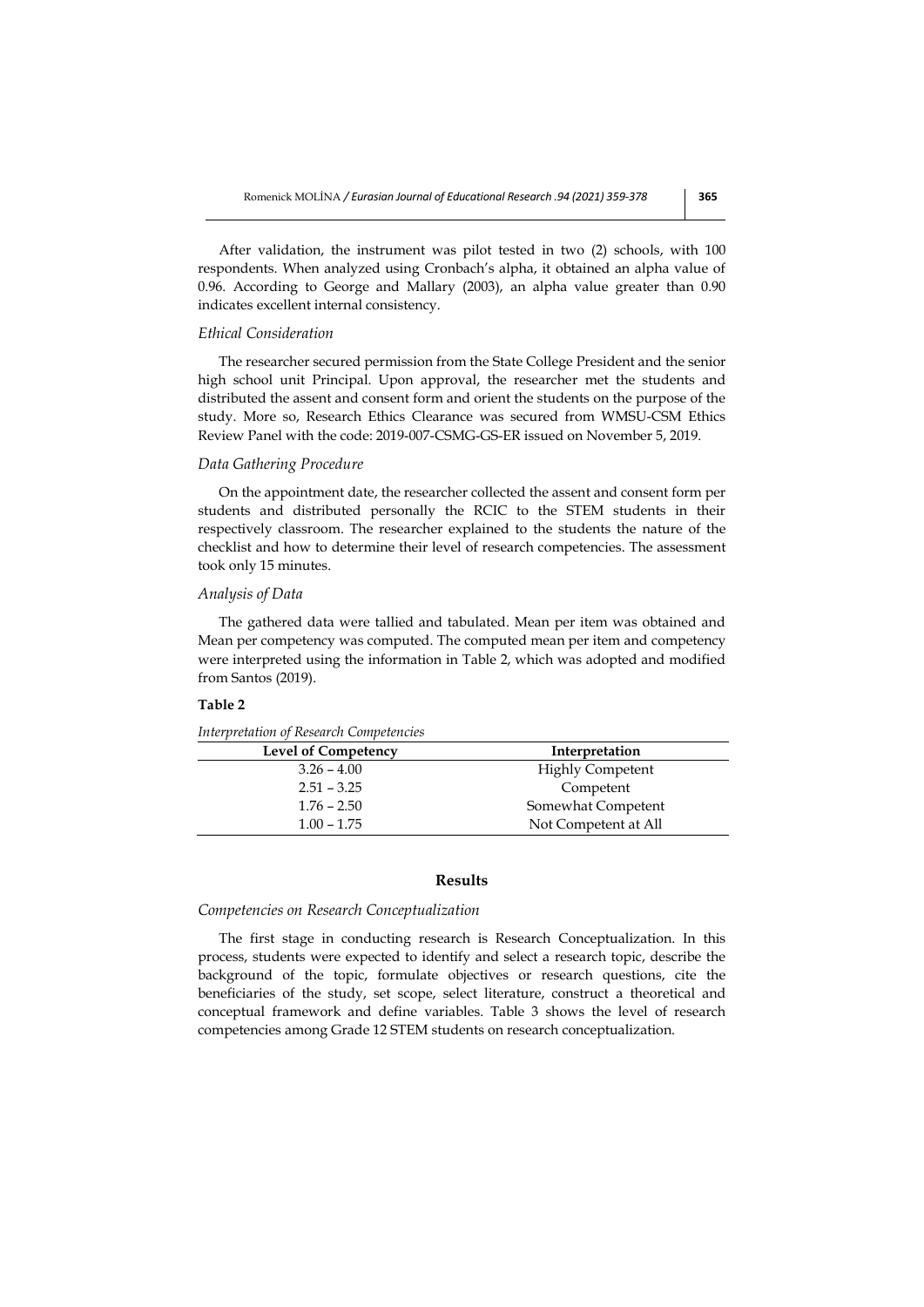# **Table 3**

*Competencies on Research Conceptualization*

| Competencies<br>Current                  |                          | Interpretation |
|------------------------------------------|--------------------------|----------------|
|                                          | <b>Proficiency Level</b> |                |
| 1. Identify research topics.             | 2.55                     | Competent      |
| 2. Select research topics.               | 2.55                     | Competent      |
| 3. Construct research titles.            | 2.61                     | Competent      |
| 4. Describe the background of the        | 2.48                     | Somewhat       |
| research.                                |                          | Competent      |
| 5. Formulate research questions that     | 2.58                     | Competent      |
| can be investigated.                     |                          |                |
| 6. Cite the target beneficiaries with    | 2.64                     | Competent      |
| specific benefits.                       |                          |                |
| 7. Indicate the scope and boundaries     | 2.70                     | Competent      |
| of the study.                            |                          |                |
| 8. Select relevant literature that is    | 2.63                     | Competent      |
| related to the present study.            |                          |                |
| 9. Draw out and manage information       | 2.49                     | Somewhat       |
| from different literature.               |                          | Competent      |
| 10. Cite literature and related studies. | 2.71                     | Competent      |
| 11. Construct theoretical - conceptual   | 2.54                     | Competent      |
| framework.                               |                          |                |
| 12. Define the terms in the study.       | 2.55                     | Competent      |

Table 3 revealed that students were competent in performing most of the competencies in research conceptualization. Citing literature and related studies, indicating the scope and boundaries of the study and citing the target beneficiaries with the specific benefits obtained the highest mean score of 2.71, 2.70 and 2.64, respectively. On the other hand, students were somewhat competent in describing the background of the research and drawing out and manage of information from related literature with a mean score of 2.48 and 2.49, respectively.

#### *Competencies on the Formulation of Research Methods and Design*

The second stage of the research process is the formulation of research methods and design. Students would formulate research method and design, select study sites, identify the population, choose appropriate sampling method, construct valid and reliable research instrument, propose a procedure for data collection, choose appropriate statistical tools and consider research ethics. Table 4 shows the level of research competencies among Grade 12 STEM students on the formulation of research methods and design.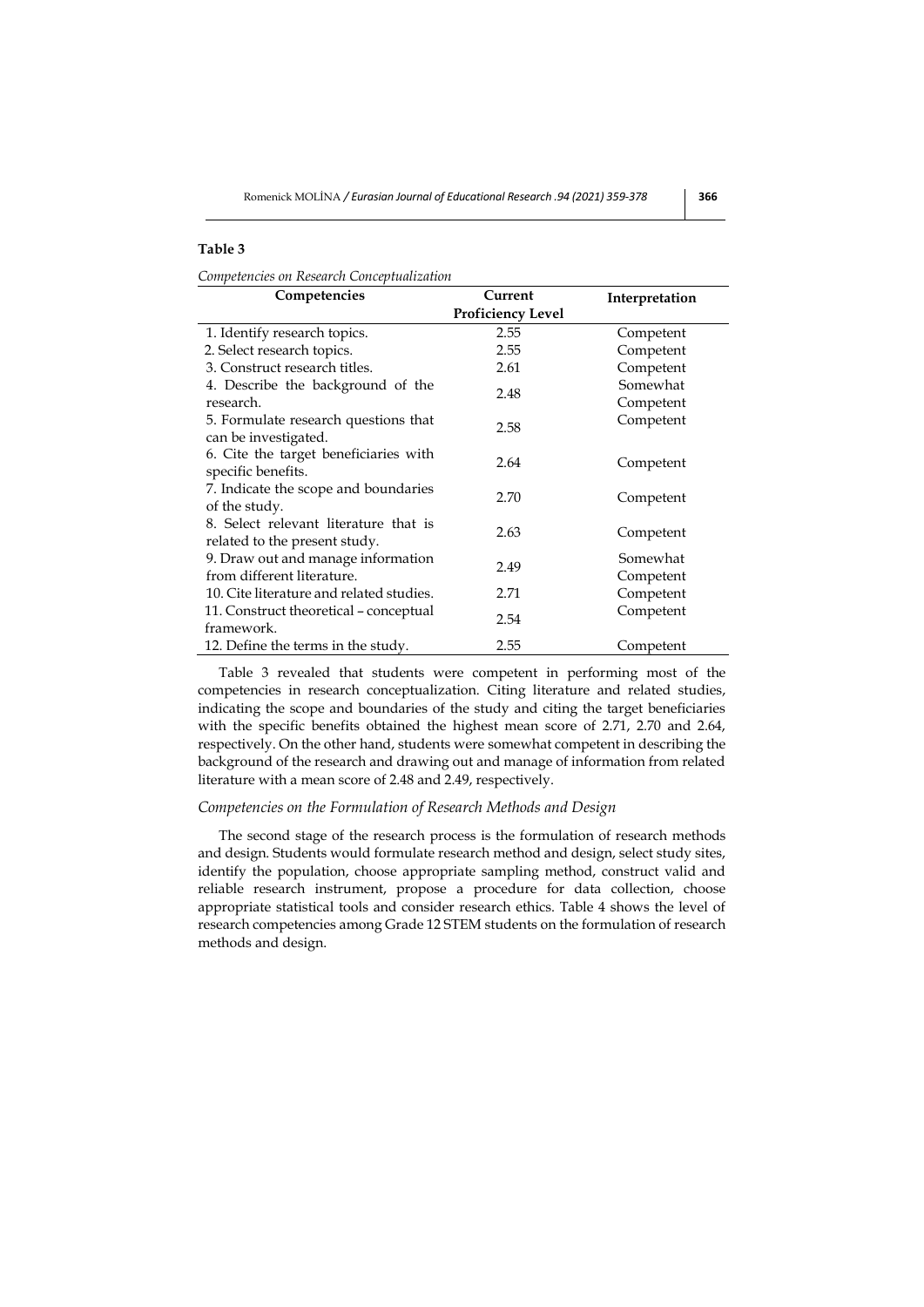## **Table 4**

*Competencies on the Formulation of Research Methods and Design*

| Competencies                                                                                        | <b>Current Proficiency</b><br>Level | Interpretation        |
|-----------------------------------------------------------------------------------------------------|-------------------------------------|-----------------------|
| 1. Choose the most appropriate research<br>design.                                                  | 2.85                                | Competent             |
| 2. Select study sites appropriately.                                                                | 2.59                                | Competent             |
| 3. Describe and choose the sample of the<br>study.                                                  | 2.69                                | Competent             |
| 4. Construct research instruments.                                                                  | 2.41                                | Somewhat<br>Competent |
| 5. Propose proper data gathering<br>procedures.                                                     | 2.81                                | Competent             |
| 6. Select the appropriate statistical tool in<br>analysing data based on the posited<br>objectives. | 2.34                                | Somewhat<br>Competent |
| 7. Impose appropriate ethics in research.                                                           | 2.81                                | Competent             |

Table 4 revealed that students were competent to perform the majority of the competencies in the formulation of research methods and design. Choosing the most appropriate research design, proposing proper data gathering procedure and imposing appropriate research ethics obtained the highest mean score of 2.85, 2.81 and 2.81, respectively. Meanwhile, students were somewhat competent in constructing research instruments and selecting the appropriate statistical tool in analysing data based on the posited objectives with a mean score of 2.41 and 2.34, respectively.

#### *Competencies on Data Gathering, Processing and Analysis*

In data gathering, processing and analysis, the students were expected to employ the data-gathering plan, present data through tables or graphs, use statistical tools to analyze the data, interpret data, compose research findings, draw conclusions and provide recommendations. Table 5 shows the research competencies level of STEM students in this process.

# **Table 5**

*Competencies on Data Gathering, Processing and Analysis*

| Competencies                           | <b>Current Proficiency Level</b> | Interpretation |
|----------------------------------------|----------------------------------|----------------|
| 1. Gather data.                        | 2.98                             | Competent      |
| 2. Present data.                       | 2.50                             | Competent      |
| 3. Infer and explain qualitative data. | 2.42                             | Somewhat       |
|                                        |                                  | Competent      |
| 4. Process statistical techniques to   | 2.56                             | Competent      |
| analyze quantitative data.             |                                  |                |
| 5. Present results.                    | 2.54                             | Competent      |
| 6. Create a coherent summary.          | 2.76                             | Somewhat       |
|                                        |                                  | Competent      |
| 7. Draw conclusions from research      | 2.64                             | Competent      |
| findings.                              |                                  |                |
| 8. Formulate recommendations.          | 2.70                             | Competent      |
|                                        |                                  |                |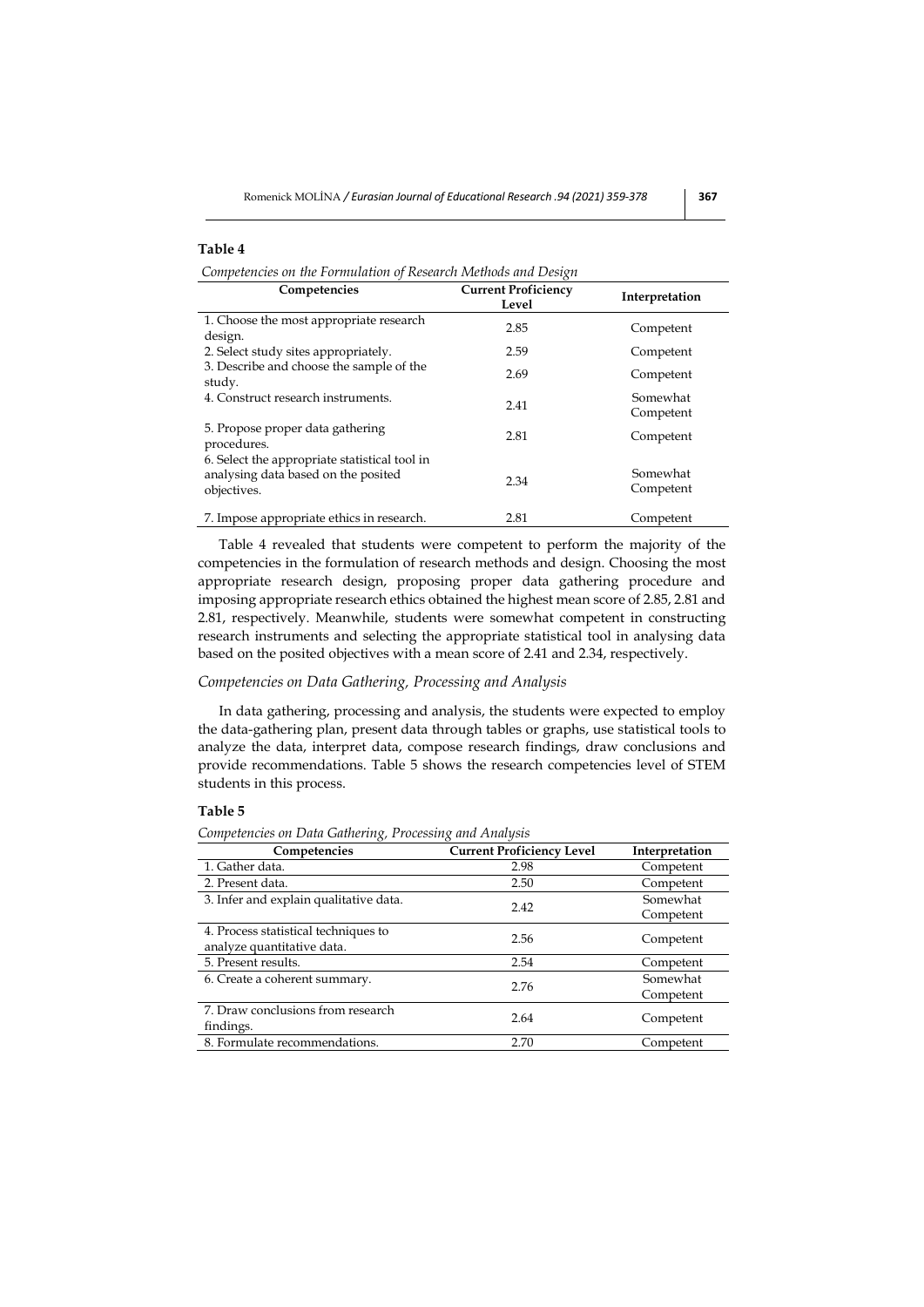As shown in Table 5, students were competent to perform most of the competencies in data gathering, processing and analysis. Gathering data, creating a coherent summary and formulating of recommendations obtained the highest mean score of 2.98, 2.76 and 2.70, respectively. However, the students were somewhat competent in inferring and explaining qualitative data with a mean score of 2.42.

#### **Discussion, Conclusion and Recommendations**

The senior high school students were engaged to conduct a complete research as a fulfilment of the course requirement in Practical Research. Students were exposed on different competencies in research conceptualization, the formulation of research methods and design and data gathering, processing and analysis. Research competencies pertain to the combination of knowledge and skills for a student to conduct research. In this study, students were competent to perform majority of the competencies. According to Wilensky (2002), as affirmed by Tan (2007), this is a condition where students created new knowledge. Nonetheless, it is not evitable that there were some competencies that requires enhancement.

Students were competent to perform most of the competencies in research conceptualization. Citing literature and related studies, indicating the scope and boundaries of the study and citing the target beneficiaries with the specific benefits obtained the highest mean scores. Citing literature and related studies refers to the searching of literature which are based on the nature and variables of the study and using appropriate citation format. This competency appeared as competent in the study of Santos (2019). Having one of the highest mean score signifies the availability of internet sources and reading materials for the students (Gomez and Panaligan, 2013). Students expressed that the use of internet sources and reading materials are essential for review of related literature (Tan, 2007). Indicating the scope and boundaries of the study pertains to identifying what are the things to be included and excluded in the study. In the study of Estacio *et al*. (2018), this competency properly cannot perform properly by their respondents. Citing the target beneficiaries with specific benefits highlight the importance of the study such as, solution to a problem, economic upliftment and contribution to the pool of knowledge and impact in the community/shool/environment. However, students were somewhat competent in describing the background of research and drawing out and managing of information from related literature. Describing the background of research is essential because it allows the audience to have an overview on the nature of the paper. In describing the background of research, the researcher outline the historical development in the literature leading to current topic, highlight the research topic from broader to specific perspective and establish the knowledge gap. In Gomez and Panaligan's (2013) study, even this competency the verbal interpretation is competent, yet it is ranked at the bottom. Drawing out and managing of information from related literature pertains to the use of various strategies to organize the searched literature and studies. Students in the tertiary education also find difficulty in selecting and organizing related scholarly articles (Tan, 2007).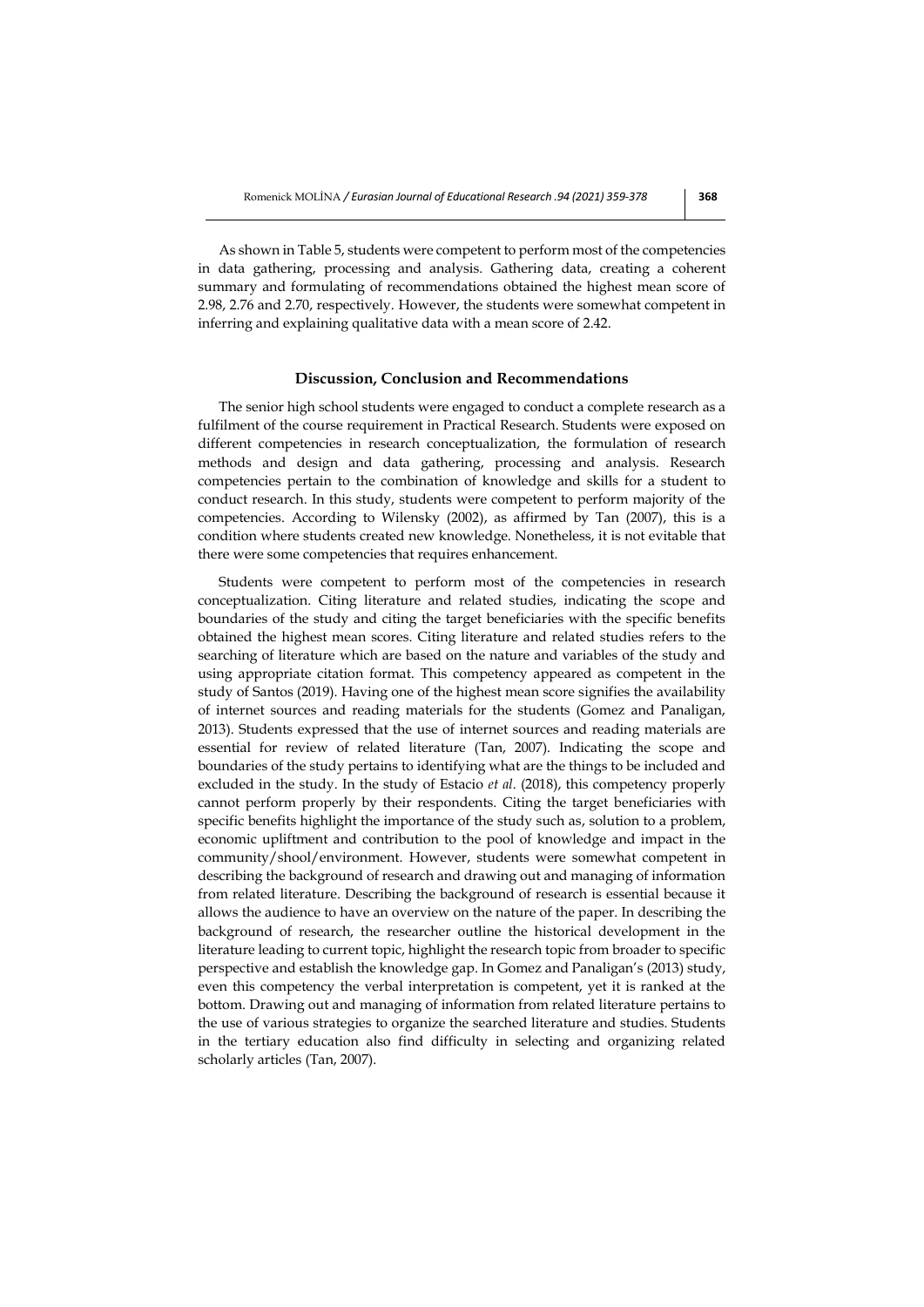In the formulation of research methods and design, choosing the most appropriate research design obtained the highest mean. In selecting appropriate research design, one must consider the objectives of the study, the type of data needed and the method in analysing data. The exposure of students on the different research design in both qualitative and quantitative research attribute for this findings. Lopatto (2004) and Myatt (2009) pointed out that students' exposure in research increase the students' understanding in research. However, these findings do not cohere with the findings of Arellano, Morano and Nepomuceno (n.d.), wherein only less than half of their respondents can identify appropriate research design. Propose data gathering procedure obtained the second highest mean score in this study. This result paralleled with the findings of Formeloza and Pateña (2013) and Gomez and Panaligan (2013). Zhang and Swaid (2017) emphasized exposures of students in conducting research develop and build interest in doing research. Imposing appropriate ethics in research has the third highest score mean. With the Data Privacy Act of 2012, teachers are emphasizing ethics when teaching research. Thus, faculty has an influence in developing students' research competencies (Kardash, 2000). However, students were somewhat competent in constructing research instrument and selection of appropriate statistical tool. The construction of research instrument is essential for data gathering. However, students do not enough knowledge on how to construct a valid and reliable instrument. Students usually adopt instrument from existing work yet failed to ask permission from the author. Selection of appropriate statistical is essential in converting raw data into meaning data. These two competencies were pointed out by Arellano, Morano and Nepomuceno (n.d.), Formeloza and Pateña (2013) and Gomez and Panaligan (2013) that requires enhancement on their respondents.

Students were competent on data gathering, processing and analysis. The competency on perform data gathering using observation, interview or questionnaire obtained the highest mean. The second highest mean for this stage is to create a coherent summary. A coherent summary contains the purpose of the study, respondents and methods, and highlights the findings. Formulation of recommendations has the third highest mean score. Recommendation suggest possible solutions that needs further study, recommends action to be taken and suggest possible topics which were unable to cover in the study. In the study of Santos (2019), the respondents classified themselves as highly competent on the abovementioned competencies. However, students were somewhat competent in inferring and explaining qualitative data. Since in qualitative research no numerical data are obtained only qualities, the researcher should know how to analyze and interpret these responses. Students also obtained low score in analysis of qualitative data which denotes students are not competent in this competency (Estacio, L. *et al*., 2018).

As research is integrated in the basic education curriculum, students are now competent to conduct research. Teachers play important role in attaining this result (Kardash, 2000; Lopatto, 2004; Myatt, 2009; Zhang and Swaid, 2017). However, there were some competencies that requires enhancement. Thus, the researcher recommends that institution should conduct seminar – workshops by inviting experts on the identified competencies where students are somewhat competent. The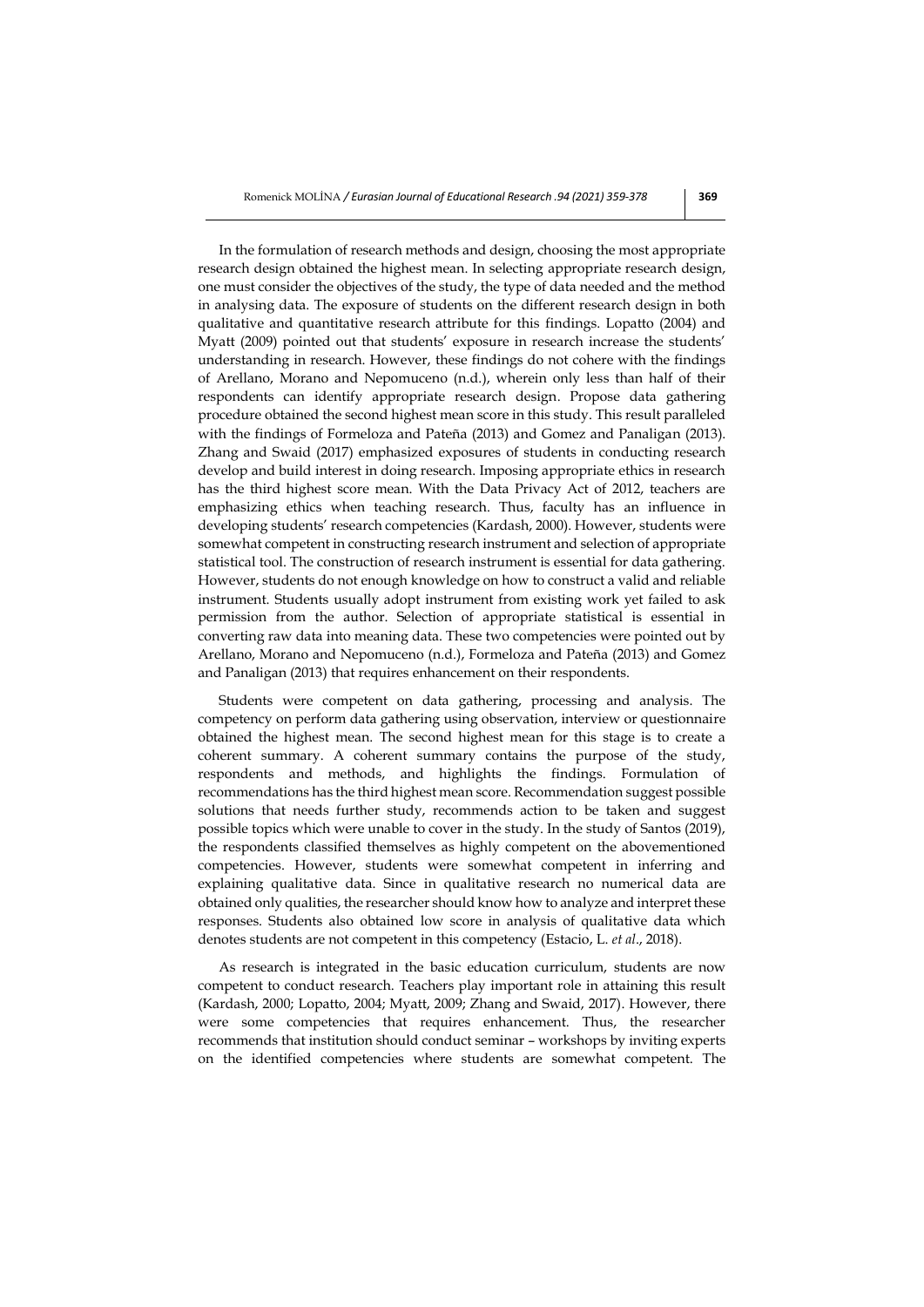institution should develop workbooks and modules that will provide more practice and exposure.

The researcher acknowledges the shortcomings and conditions that were not able to control and might have an impact in the research findings. These includes that more STEM students must be invited from different schools to serve as respondents of the study. Another is to consider also other specialization, such as Humanities and Social Sciences (HUMSS), Accountancy, Business and Management (ABM) and Technical– Vocational–Livelihood (TVL), to see the real status of research as a discipline.

### **References**

- Arellano, E., Morano, L. & Nepomuceno, C. (n.d.) Assessing undergraduate research competence: readiness for research oriented jobs. *Development Education Journal of Multidisciplinary Research*, 92-116.
- Arthur, A. & Hancock, B. (2009). *Introduction to the research process.* The NHR RDS for the East Midlands/ Yorkshire and the Humber.
- Avedian, A. (2014). *Survey design*. Havard Law School. aavedian@law.havard.edu.
- Barranoik, l. (2001). Research success with senior high school students. *School Libraries Worldwide*, *7*, 28-45.
- Bueno, D. (2016). *Educational research writing made easy.* Quezon City: Great Books Trading.
- Casinto, C.D. (2016). *Practical research 1 methods for qualitative research*. Cebu: MegaTEXTS Phil., Inc.
- Ciocon, J. (2018). Research capability of grade 12 students. *International Journal of Thesis Projects and Dissertations*, *6*(3), 23-30.
- DepEd. (2013). *K to 12 senior high school contextualized subject – practical research 1Guide.* Retrieved from https://www.spideylab.com/senior-high-schoolcurriculum-guides-2017 on January 5, 2019.
- DepEd. (2013). *K to 12 senior high school contextualized subject – practical research 2 guide.* Retrieved from https://www.spideylab.com/senior-high-schoolcurriculum-guides-2017 on January 5, 2019.
- DepEd. (2013). *K* to 12 senior high school contextualized subject *inquiries, investigations and immersion guide.* Retrieved from https://www.spideylab.com/seniorhigh-school-curriculum-guides-2017 on January 5, 2019.
- DepEd. (2013). *K to 12 senior high school contextualized subject research/capstone project guide*. Retrieved from https://www.spideylab.com/senior-highschool-curriculum-guides-2017 on January 5, 2019.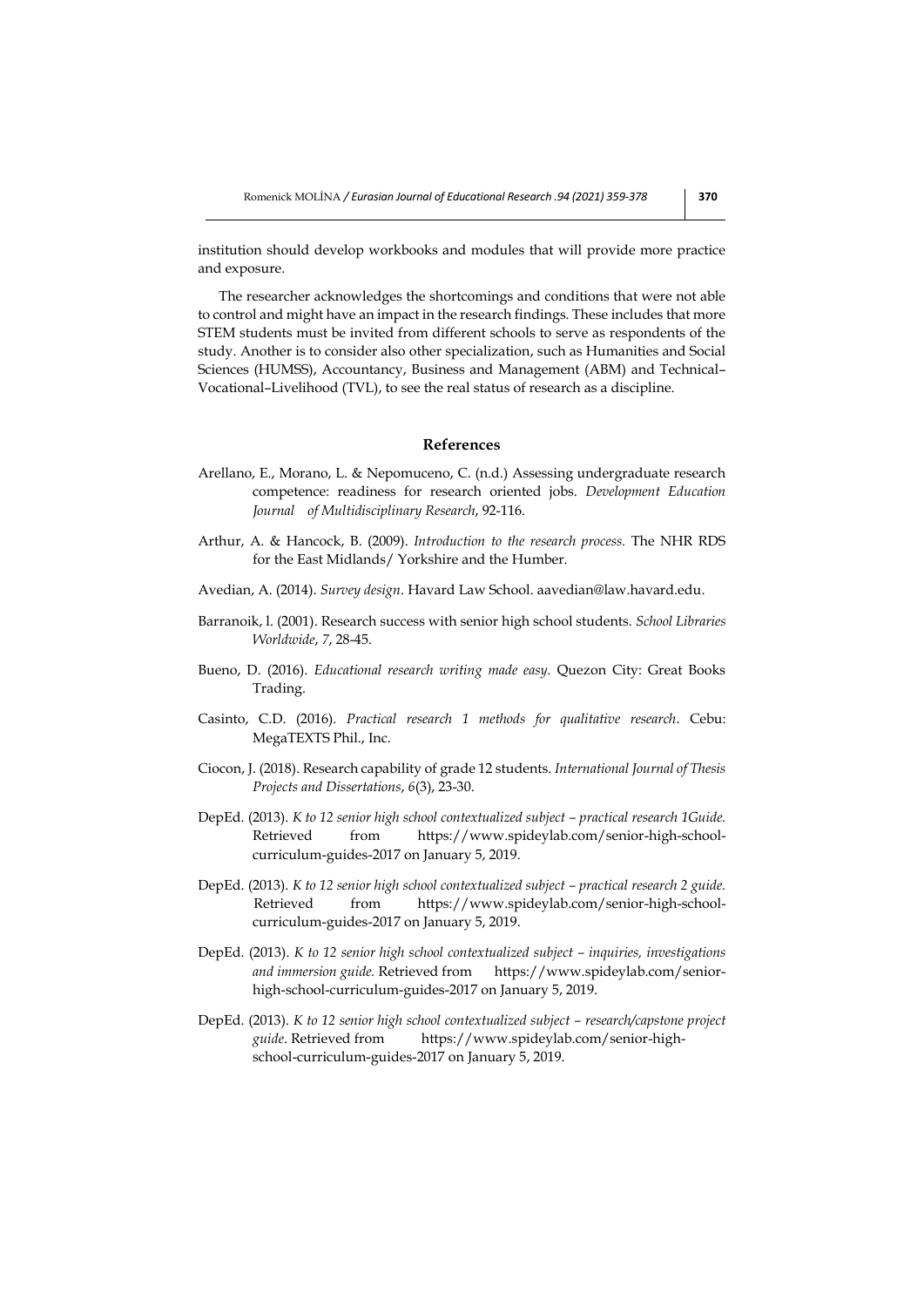- DepEd Schools Division of Zamboanga City. (2017). *SHS SY 2016-17 enrolment quick count.* Retrieved from https://depedzamboangacity.ph/user/website/ on January 5, 2019.
- Elvionita, S. & Fauzi, A. (2019). Evaluating the validity of integrated science textbook on the theme of tsunami using webbed model based on polya problem solving to enhance students' preparedness toward disaster. *Journal of Physics: Conference Series*, 1-10.
- Estacio, L., Barcelona, A. & Mejia, I. (2018). Research capabilities of senior high school students. *International Conference on Community Development*, *1*(1), 370-377.
- Formeloza, R. & Pateña, A. (2013). Research capability of the maritime faculty members and senior students in Lyceum International Maritime Academy. *International Journal of Physical and Social Sciences*, *3*(9), 275-288
- Gall, M., Gall, J. & Borg, W. (2007). *Educational research: An introduction* (8th Ed.). Boston: Pearson.
- George, D. & Mallery, P. (2003). *SPSS for windows step by step: a simple guide and reference. 11.0 update* (4th ed.). Boston: Allyn & Bacon.
- Gomez, M.J. & Panaligan, C. (2013). Level of research competencies and satisfaction of the faculty members from the college of criminology. *Asian Academic Research Journal of Social Science and Humanities*. *1*(14), 269 – 280.
- Grove, S. K., Burns, N. & Gray, J. R. (2013). *The practice of nursing research: appraisal, synthesis and generation of evidence.* St. Louis, MO: Elsevier Saunders.
- Kardash, C.M. (2000). Evaluation of an undergraduate research experience: perceptions of undergraduate interns and their faculty mentors. *Journal of Educational Psychology*, *92*(1), 191-201.
- Koh E. & Owen W. (2000) Descriptive research and qualitative research. In: *Introduction to nutrition and health research*. Springer, Boston, MA
- Lopatto, D. (2004). Survey of undergraduate research experiences (SURE): first findings. *Cell Biology Education*, *3*, 270-277.
- Mallari, M. & Santiago, M. (2013). The research competency and interest of accountancy faculty among state colleges and universities in Region III. *Review of Integrative Business and Economics Research*, *2*(*1*), 51-66.
- Molina, R. (2019). Development of an instrument to measure practical research competencies in senior high school. *International Journal of Educational Researchers*, *10*(*4*), 20-36.
- Myatt, P. (2009). *Student perceptions of the undergraduate research experience: What do they think they really gain and how much influence does it have?* Retrieved from: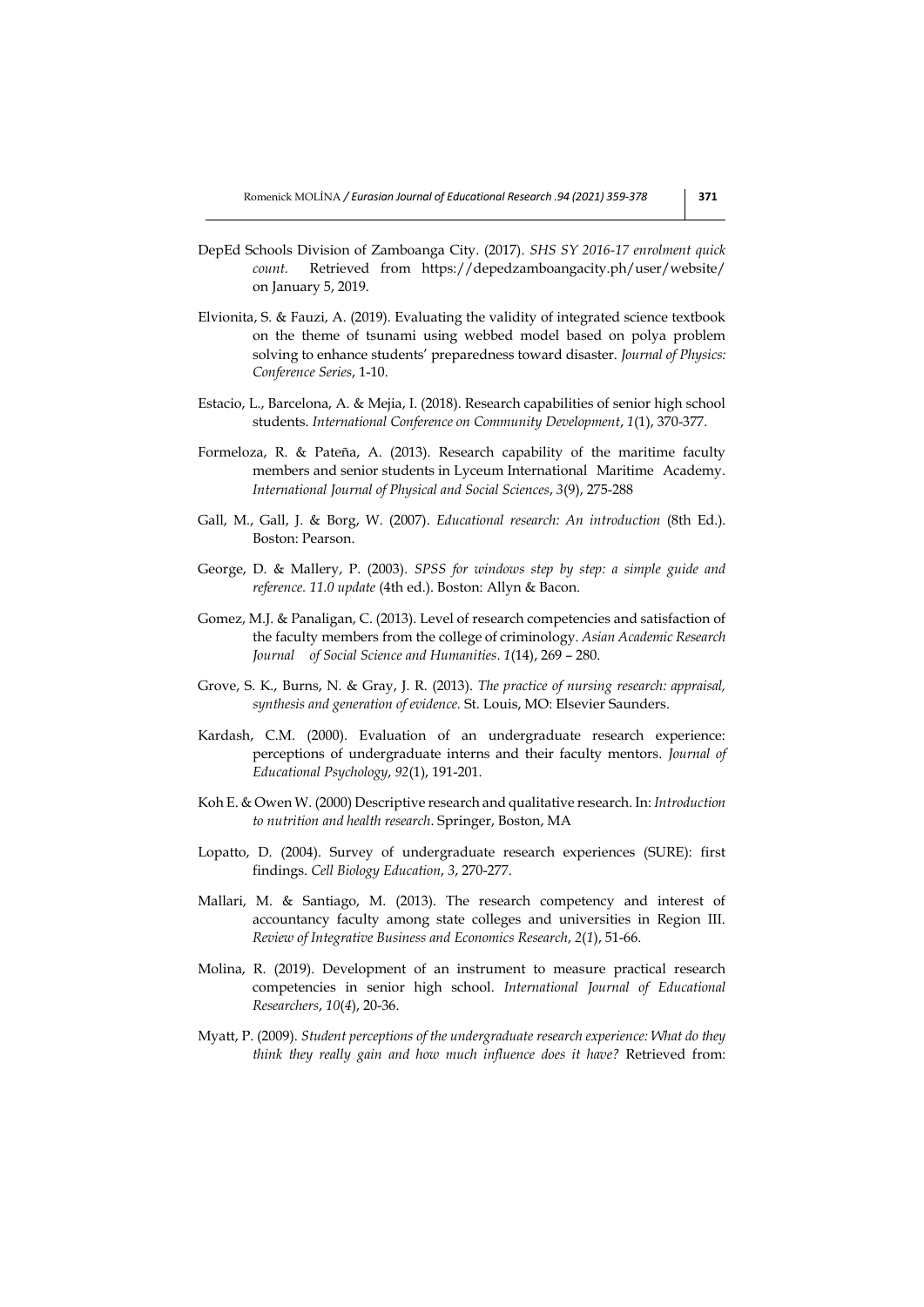http://science.uniserve.edu.au/workshop/Conference2009.html on January 14, 2019.

- Nutley, S., Walter, I. & Davies, H. (2003). From knowing to doing: A framework for understanding the evidence-into-practice agenda. *Evaluation*, *9*, 125-148.
- Salom, M. (2013). Research capability of the faculty members of DMMMSU Mid La Union Campus. *International Scientific Research Journal*, *5*(2), 45-55.
- Santos, J. (2019). Assessing the research capability of senior high school students of a government laboratory high school. *International Journal of English and Education*, *8*(2), 251-262.
- Sarmiento, D. & Orale, R. (2016). Senior high school curriculum in the Philippines, USA and Japan. *Journal of Academic Research*, *1*(*3*), 12-23.
- Tan, E. (2007). Research experiences of undergraduate students at a comprehensive university. *International Journal of Teaching and Learning in Higher Education*, *19*(*3*), 205-215.
- Walliman, N. (2011). *Research methods: The basics.* New York: Routledge.
- Zhang, C. & Swaid, S. (2017). Undergraduate research experience for STEM students: Efforts and outcomes. *Contemporary Issues in Education Research*, *10*(4), 213- 218.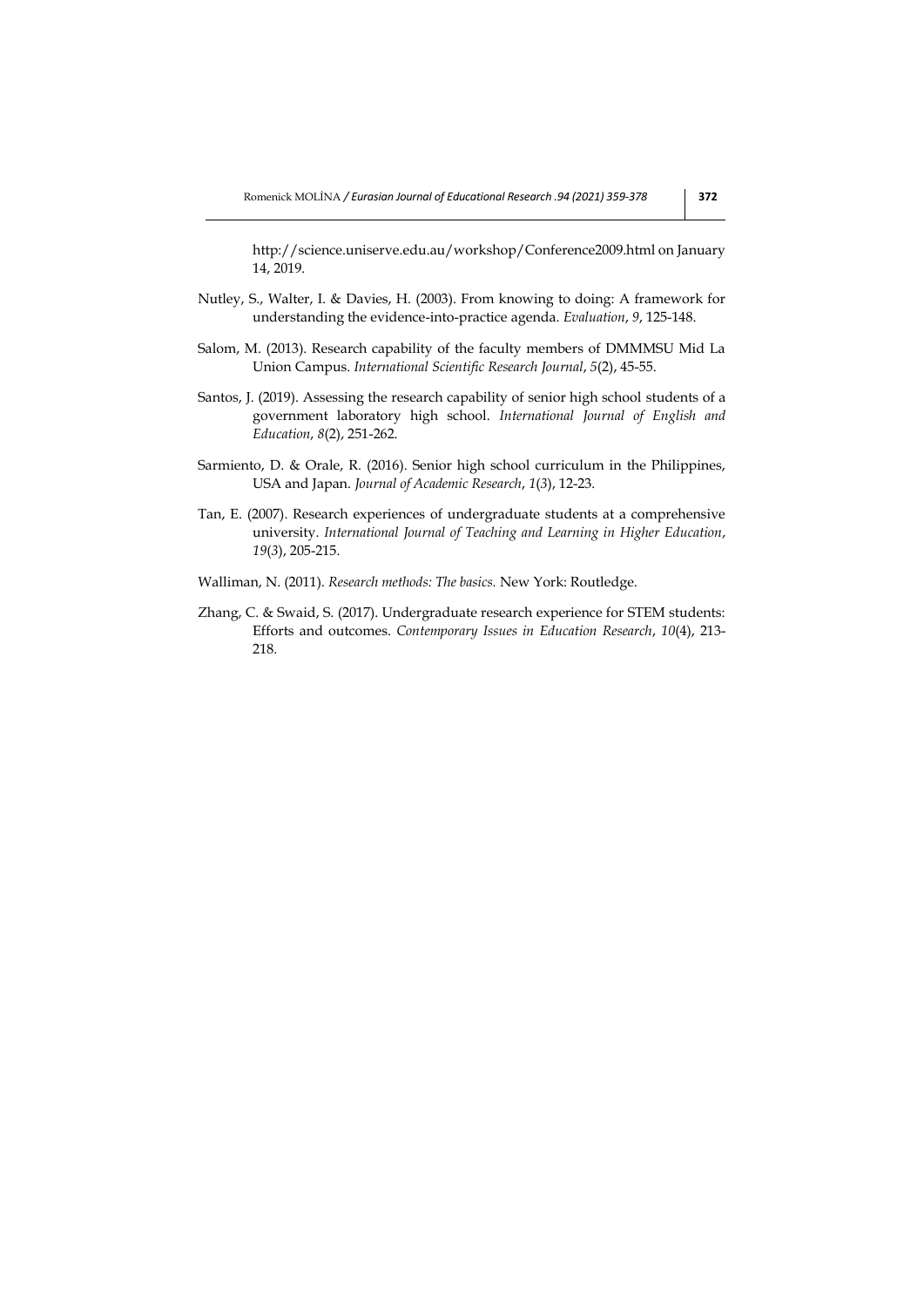# APPENDIX A **RESEARCH COMPETENCIES INVENTORY CHECKLIST**

**Instructions:** The *Research Competencies Inventory Checklist* is designed to assess and determine honestly and accurately your proficiency level for each identified competencies in different research area. First, please fill in the required information. Then, encircle only the current level of your proficiency in doing research according to your best assessment. There are four (4) proficiency levels with corresponding descriptions indicated in the succeeding table.

Student Code: \_\_\_\_\_\_\_\_\_\_\_\_\_\_\_\_\_\_\_\_\_\_\_ School: \_\_\_\_\_\_\_\_\_\_\_\_\_\_\_\_\_\_\_\_\_\_\_

| Level          | <b>Type</b>             | <b>General Descriptions</b>                                                                                                   |
|----------------|-------------------------|-------------------------------------------------------------------------------------------------------------------------------|
| $\overline{4}$ | <b>Highly Competent</b> | Has the knowledge or skill about the competency<br>and is able to perform the task without additional<br>support or guidance. |
| 3              | Competent               | Has the knowledge or skill about the competency<br>and is able to perform the task with some support<br>or guidance.          |
| $\mathcal{P}$  | Somewhat<br>Competent   | Aware of the competency but unable to perform<br>the task without substantial assistance.                                     |
| 1              | Not Competent           | Unaware of the competency and is unable to<br>perform the task without any lecture or training.                               |

# **A. RESEARCH CONCEPTUALIZATION**

| <b>Research Competency</b><br>As a Practical Research Student, I can |                                                                | <b>Current Proficiency</b><br>Level |   |  |  |
|----------------------------------------------------------------------|----------------------------------------------------------------|-------------------------------------|---|--|--|
|                                                                      | 1. identify research topic based on                            |                                     |   |  |  |
| a.                                                                   | recommendations in published or unpublished<br>studies.        | 4                                   | 3 |  |  |
| b.                                                                   | school's research agenda.                                      | 4                                   | 3 |  |  |
| c.                                                                   | consulting other people like teachers, parents and<br>friends. | 4                                   |   |  |  |
| d.                                                                   | personal experience.                                           |                                     | З |  |  |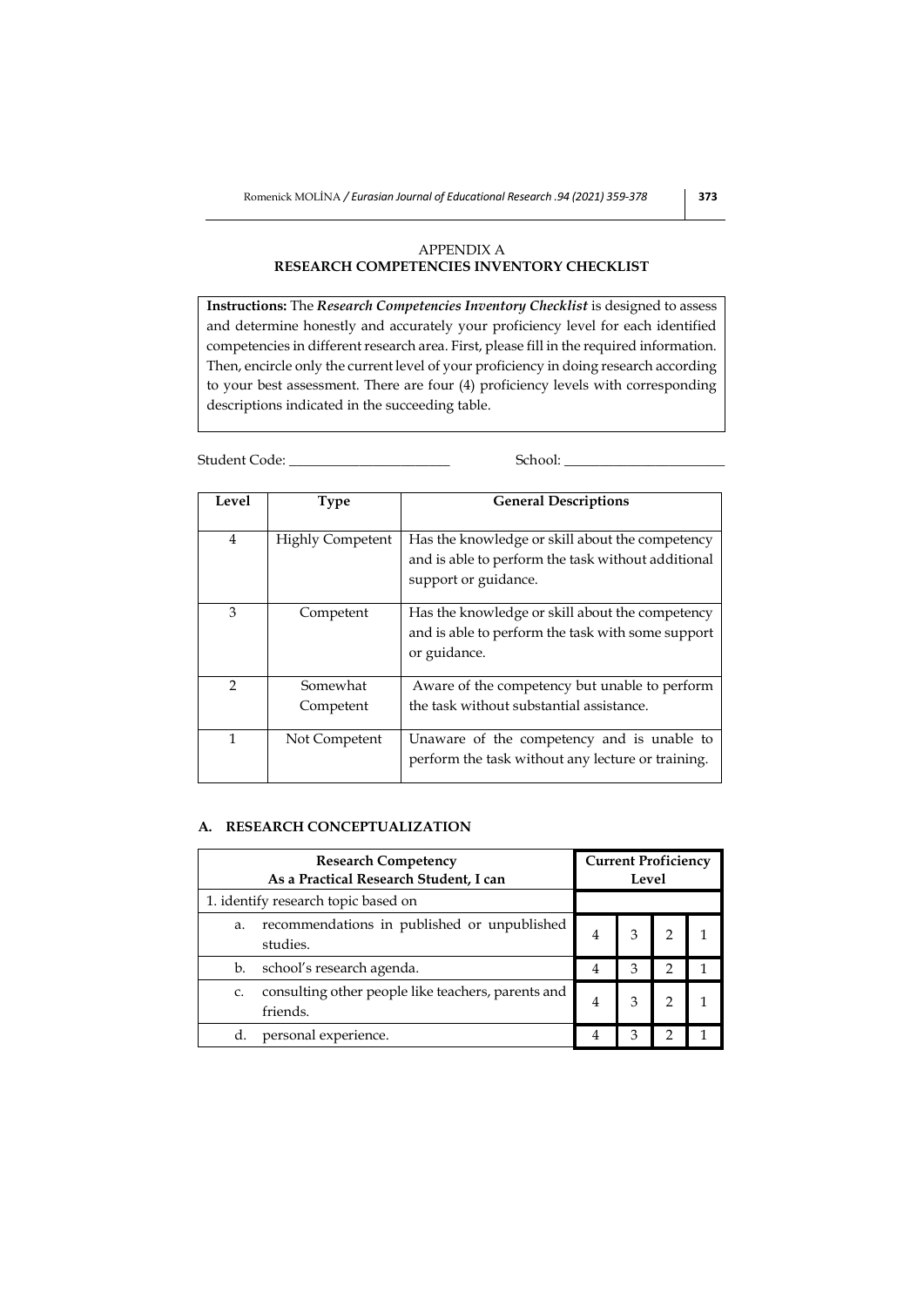| current events through social media, TV or radio.<br>е.                                       | 4 | 3 | 2              | 1            |
|-----------------------------------------------------------------------------------------------|---|---|----------------|--------------|
| f.<br>books, magazines, journal articles and other<br>research references.                    | 4 | 3 | $\overline{2}$ | 1            |
| 2. select research topic based on                                                             |   |   |                |              |
| researcher's interest and ability.<br>a.                                                      | 4 | 3 | 2              | 1            |
| researcher's strand or field of expertise.<br>b.                                              | 4 | 3 | 2              | 1            |
| availability of facilities/equipment/tools.<br>c.                                             | 4 | 3 | 2              | $\mathbf 1$  |
| d.<br>how significant and timely.                                                             | 4 | 3 | 2              | 1            |
| how researchable the topic is.<br>e.                                                          | 4 | 3 | 2              | $\mathbf 1$  |
| f.<br>how feasible the topic is.                                                              | 4 | 3 | 2              | $\mathbf 1$  |
| 3. construct research titles that                                                             |   |   |                |              |
| indicate the subject and scope of the study<br>a.<br>accurately.                              | 4 | 3 | $\overline{2}$ | 1            |
| create a positive impression and stimulate<br>b.<br>readers' interest.                        | 4 | 3 | 2              | 1            |
| identify key variables of the study.<br>c.                                                    | 4 | 3 | $\overline{2}$ | $\mathbf{1}$ |
| d.<br>is limited to 10 to 15 words.                                                           | 4 | 3 | 2              | 1            |
| 4. describe the background of the research by                                                 |   |   |                |              |
| outlining the historical development in the<br>a.<br>literature leading to the current topic. | 4 | 3 | 2              | 1            |
| highlighting the research topic from a broader to<br>b.<br>specific perspective.              | 4 | 3 | 2              | $\mathbf 1$  |
| establishing the knowledge gaps.<br>c.                                                        | 4 | 3 | $\overline{2}$ | $\mathbf 1$  |
| d.<br>citing literature but not to give methods, results<br>and discussion.                   | 4 | 3 | 2              | 1            |
| 5. formulate research questions that can be investigated,<br>which are                        |   |   |                |              |
| congruent to the research topic.<br>a.                                                        | 4 | 3 | $\overline{2}$ | 1            |
| b.<br>clearly stated, precise and accurate.                                                   | 4 | 3 | 2              | 1            |
| not answerable by yes or no.<br>c.                                                            | 4 | 3 | 2              | 1            |
| d.<br>defined as the type of data to be generated.                                            | 4 | 3 | 2              | $\mathbf{1}$ |
| 6. cite the target beneficiaries with the specific benefits,<br>such as                       |   |   |                |              |
| solution to a problem.<br>a.                                                                  | 4 | 3 | 2              | 1            |
| b.<br>economic upliftment.                                                                    | 4 | 3 | 2              | 1            |
| contribution to the pool of knowledge.<br>c.                                                  | 4 | 3 | 2              | 1            |
|                                                                                               |   |   |                |              |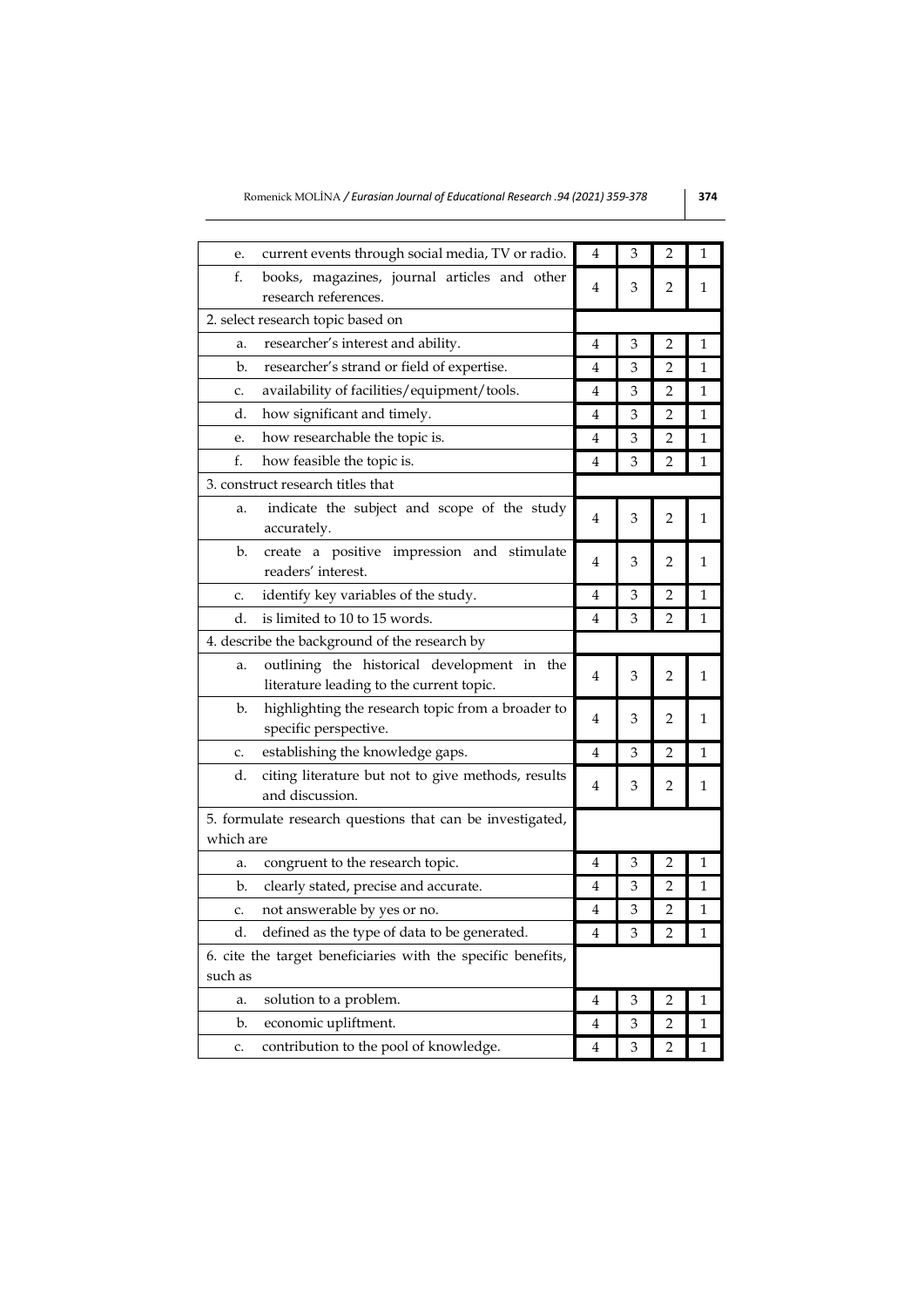| d.<br>impact in the community/school/environment.                                                                                 | 4              | 3 | 2              | 1            |
|-----------------------------------------------------------------------------------------------------------------------------------|----------------|---|----------------|--------------|
| 7. indicate the scope and boundaries of the study by                                                                              |                |   |                |              |
| confining the things to be included in the study.<br>a.                                                                           | 4              | 3 | 2              | 1            |
| emphasizing the things to be excluded in the<br>b.<br>study.                                                                      | 4              | 3 | 2              | 1            |
| 8. select relevant literature that is related to the present                                                                      |                |   |                |              |
| study by                                                                                                                          |                |   |                |              |
| selecting the books, published and unpublished<br>a.<br>thesis in the library, research journals and other<br>related references. | $\overline{4}$ | 3 | $\overline{2}$ | $\mathbf 1$  |
| b.<br>accessing research databases, such as Google<br>Scholar and ProQuest.                                                       | $\overline{4}$ | 3 | 2              | 1            |
| accessing the official data, records and documents<br>c.<br>both from government and non-government<br>agencies.                  | 4              | 3 | 2              | 1            |
| 9. draw out and manage information from different<br>literature using                                                             |                |   |                |              |
| note taking/recording.<br>a.                                                                                                      | 4              | 3 | $\overline{2}$ | 1            |
| b.<br>matrix.                                                                                                                     | 4              | 3 | $\overline{2}$ | 1            |
| graphic organizers.<br>c.                                                                                                         | 4              | 3 | 2              | 1            |
| d.<br>indexing.                                                                                                                   | 4              | 3 | $\overline{2}$ | $\mathbf 1$  |
| annotation.<br>e.                                                                                                                 | 4              | 3 | $\overline{2}$ | 1            |
| 10. cite literatures and related studies                                                                                          |                |   |                |              |
| based on the nature and variables of the study.<br>a.                                                                             | 4              | 3 | 2              | 1            |
| b.<br>using appropriate citation format (e.g MLA and<br>APA).                                                                     | 4              | 3 | 2              | 1            |
| 11. construct a theoretical - conceptual framework                                                                                |                |   |                |              |
| by adapting the generated theories and findings<br>a.<br>from different studies.                                                  | 4              | 3 | 2              | 1            |
| by identifying the variables of the study as<br>b.<br>applied to the present study.                                               | 4              | 3 | 2              | $\mathbf{1}$ |
| to show the relationship among variables in a<br>c.<br>researcher – made framework.                                               | 4              | 3 | 2              | 1            |
| 12. define the terms in the study using                                                                                           |                |   |                |              |
| conceptual/theoretical definition.<br>a.                                                                                          | 4              | 3 | 2              | 1            |
| b.<br>operational definition.                                                                                                     | 4              | 3 | $\overline{2}$ | $\mathbf 1$  |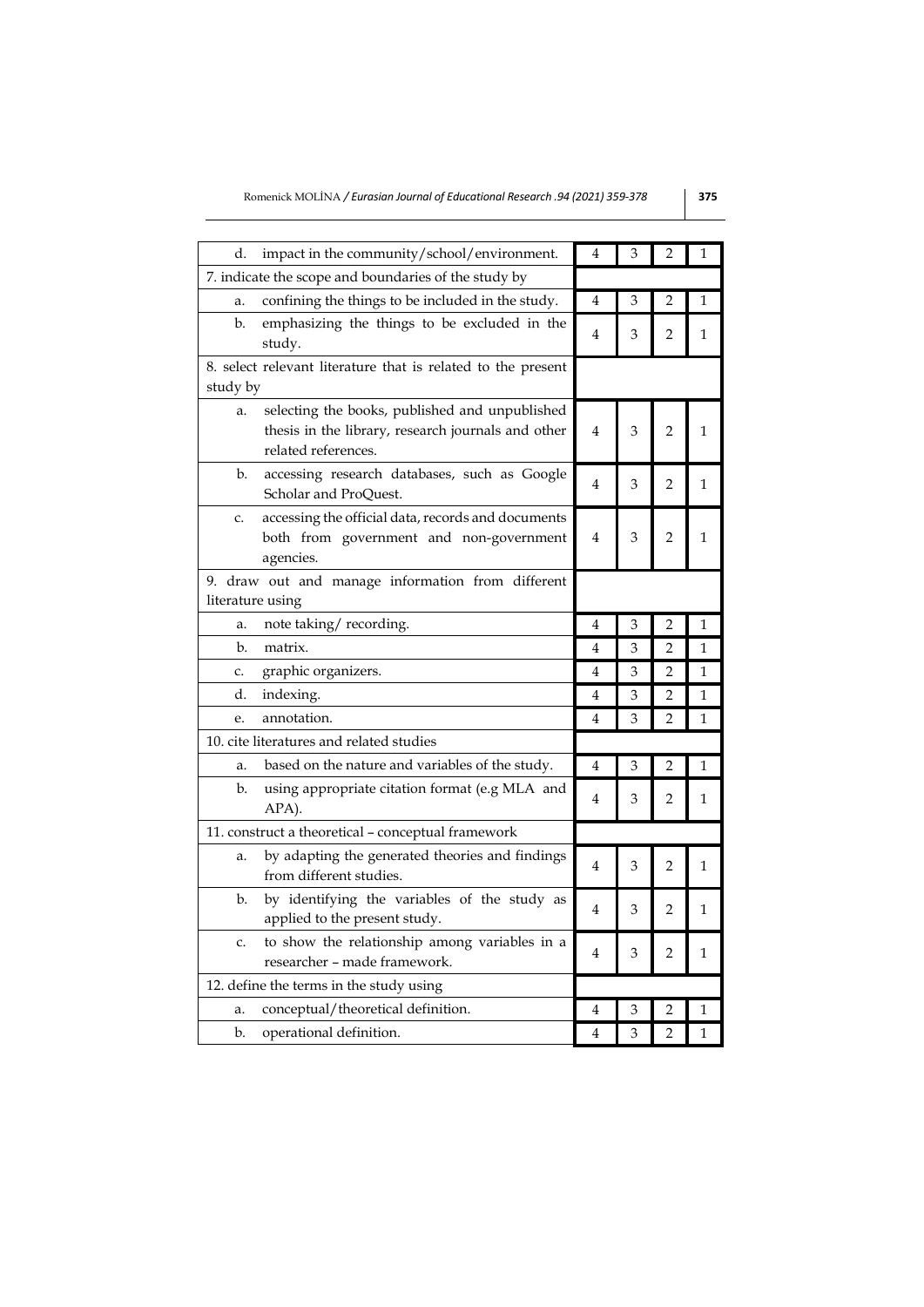# **Research Competency As a Practical Research Student, I can Current Proficiency Level** 1. choose the most appropriate research design based on a. the objectives of the study.  $\begin{array}{|c|c|c|c|c|c|}\n\hline\n4 & 3 & 2 & 1\n\end{array}$ b. the type of data needed. 4 3 2 1 c. the method in analysing data.  $\begin{array}{|c|c|c|c|c|}\n\hline\n4 & 3 & 2 & 1\n\end{array}$ 2. select study sites appropriately by a. highlighting the characteristics of the place that meets the need of your study. b. providing a map (if ecological study)  $\begin{array}{|c|c|c|c|c|c|}\n\hline\n4 & 3 & 2 & 1\n\end{array}$ 3. describe and choose the sample of the study by a. highlighting the characteristics of the respondents that meets the need of your study.  $\begin{bmatrix} 4 & 3 & 2 & 1 \end{bmatrix}$ b. determining the sample size appropriately.  $\begin{array}{|c|c|c|c|c|c|}\n\hline\n\text{4} & \text{3} & \text{2} & \text{1} \\
\hline\n\end{array}$ c. using probability sampling (e.g., random sampling). <sup>4</sup> <sup>3</sup> <sup>2</sup> <sup>1</sup> d. using nonprobability sampling (e.g., purposive  $\begin{array}{|c|c|c|c|c|}\n 4 & 3 & 2 & 1\n \end{array}$ 4. construct research instruments by a. setting the objectives of the instrument.  $\boxed{4}$   $\boxed{3}$   $\boxed{2}$   $\boxed{1}$ b. pooling items/statements that measure what seeks pooling nems/statements that measure what seeks  $\begin{bmatrix} 4 & 3 & 2 & 1 \end{bmatrix}$ c. establishing its content validity.  $\begin{array}{|c|c|c|c|c|c|}\n\hline\n4 & 3 & 2 & 1\n\end{array}$ d. establishing its reliability (e.g., the use of KR20 or Cronbach's alpha).  $\begin{bmatrix} 1 & 3 & 2 & 1 \\ 4 & 3 & 2 & 1 \\ 1 & 2 & 1 & 2 \end{bmatrix}$ 5. propose proper data gathering procedures which includes a. asking permission and approval from the  $\left[4\right]$  3  $\left[2\right]$  1 b. how to administer the observation/interview/survey. 4 3 2 1 c. the date on the administration of the observation/interview/survey. 4 3 2 1 d. how to perform the treatment in the study (if experimental).  $\begin{bmatrix} 4 & 3 & 2 & 1 \end{bmatrix}$

# **B. FORMULATION OF RESEARCH METHODS AND DESIGN**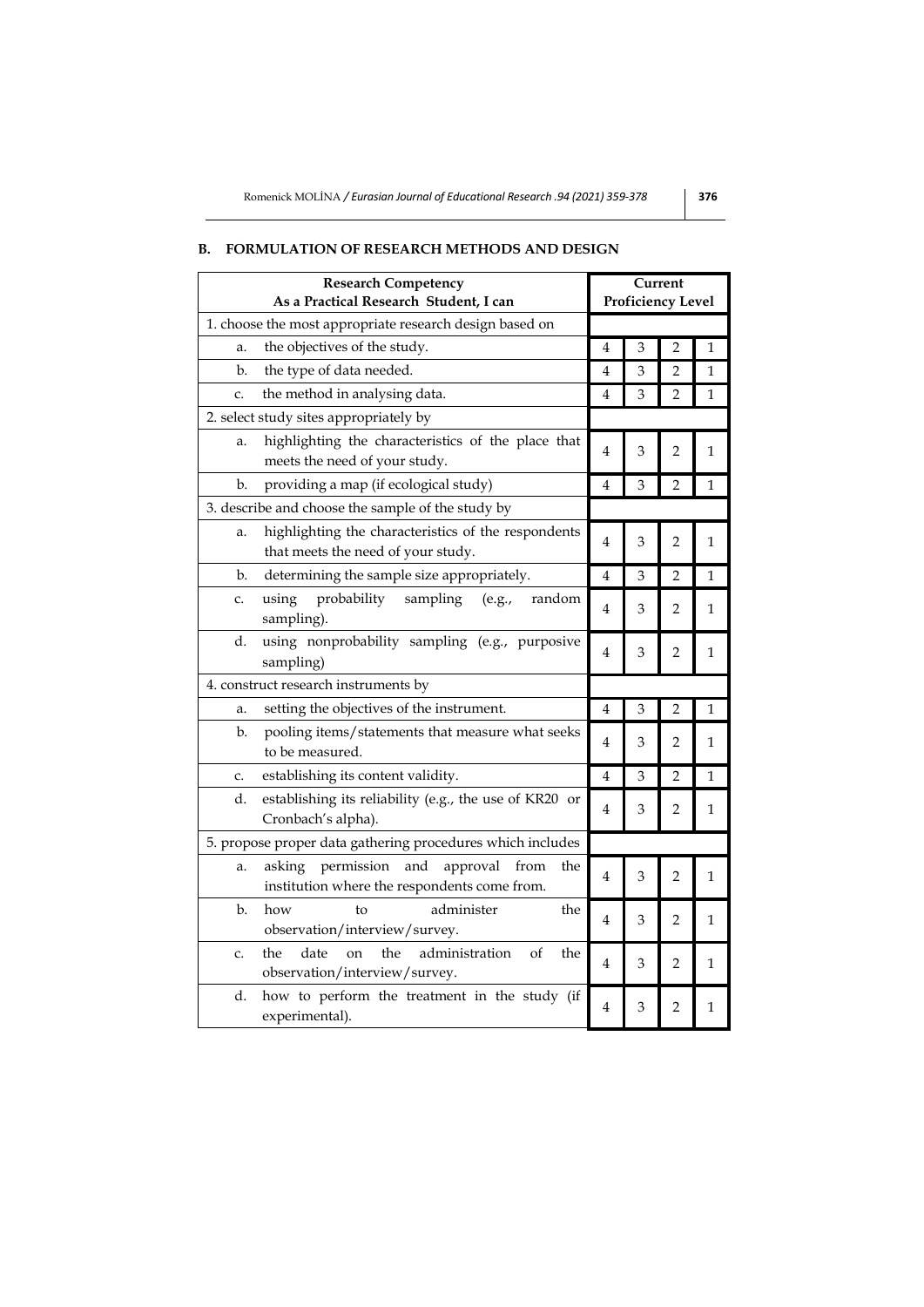| 6. select the appropriate statistical tool in analysing data   |                |   |                |              |
|----------------------------------------------------------------|----------------|---|----------------|--------------|
| based on the posited objectives                                |                |   |                |              |
| descriptive<br>statistics<br>frequency<br>and<br>(e.g.,<br>a.  |                |   |                |              |
| percentage).                                                   | 4              | 3 | $\overline{2}$ | $\mathbf{1}$ |
| mean and standard deviation.<br>b.                             | 4              | 3 | $\overline{2}$ | $\mathbf 1$  |
| establishing<br>statistical<br>relationships<br>C.<br>among    |                |   |                |              |
| variables (e.g., Pearson product-moment correlation            | $\overline{4}$ | 3 | $\overline{2}$ | 1            |
| coefficient and chi-square test).                              |                |   |                |              |
| d.<br>establishing statistical differences between groups      |                |   |                |              |
| (e.g., T-test and F-test).                                     | $\overline{4}$ | 3 | $\overline{2}$ | 1            |
| 7. impose appropriate ethics in research by                    |                |   |                |              |
| asking permission from the author to use the<br>a.             | $\overline{4}$ |   |                |              |
| research instruments for the purpose of the study.             |                | 3 | $\overline{2}$ | 1            |
| $\mathbf{b}$ .<br>paraphrasing and citing the authors to avoid | $\overline{4}$ |   |                |              |
| plagiarism.                                                    |                | 3 | $\overline{2}$ | 1            |
| securing assent form (if respondents are below 18<br>c.        |                | 3 |                | $\mathbf{1}$ |
| years old)                                                     | 4              |   | $\overline{2}$ |              |
| securing informed consent form (if respondents are<br>d.       | 4              | 3 | $\overline{2}$ | $\mathbf{1}$ |
| 18 years old and above).                                       |                |   |                |              |
| protecting the identity of the respondents.<br>e.              | 4              | 3 | $\overline{2}$ | 1            |
| f.<br>following the protocol for animals used in the           | 4              | 3 | $\overline{2}$ | $\mathbf{1}$ |
| research.                                                      |                |   |                |              |
| performing treatment reversal (example: Treatment<br>g.        |                |   |                |              |
| will be given to group A, while group B will have              |                |   |                |              |
| no treatment. After a certain period, treatment will           | 4              | 3 | $\overline{2}$ | 1            |
| be given to group B, while group A will not receive            |                |   |                |              |
| any treatment.)                                                |                |   |                |              |

# **C. DATA GATHERING, PROCESSING AND ANALYSIS**

| <b>Research Competency</b><br>As a Practical Research Student, I can | Current<br><b>Proficiency Level</b> |   |                |  |
|----------------------------------------------------------------------|-------------------------------------|---|----------------|--|
| 1. gather data using                                                 |                                     |   |                |  |
| observation.<br>a.                                                   |                                     | 3 | $\overline{2}$ |  |
| interview or focus group discussion.<br>b.                           |                                     | 3 |                |  |
| survey questionnaire.<br>c.                                          |                                     | З | っ              |  |
| 2. present data in                                                   |                                     |   |                |  |